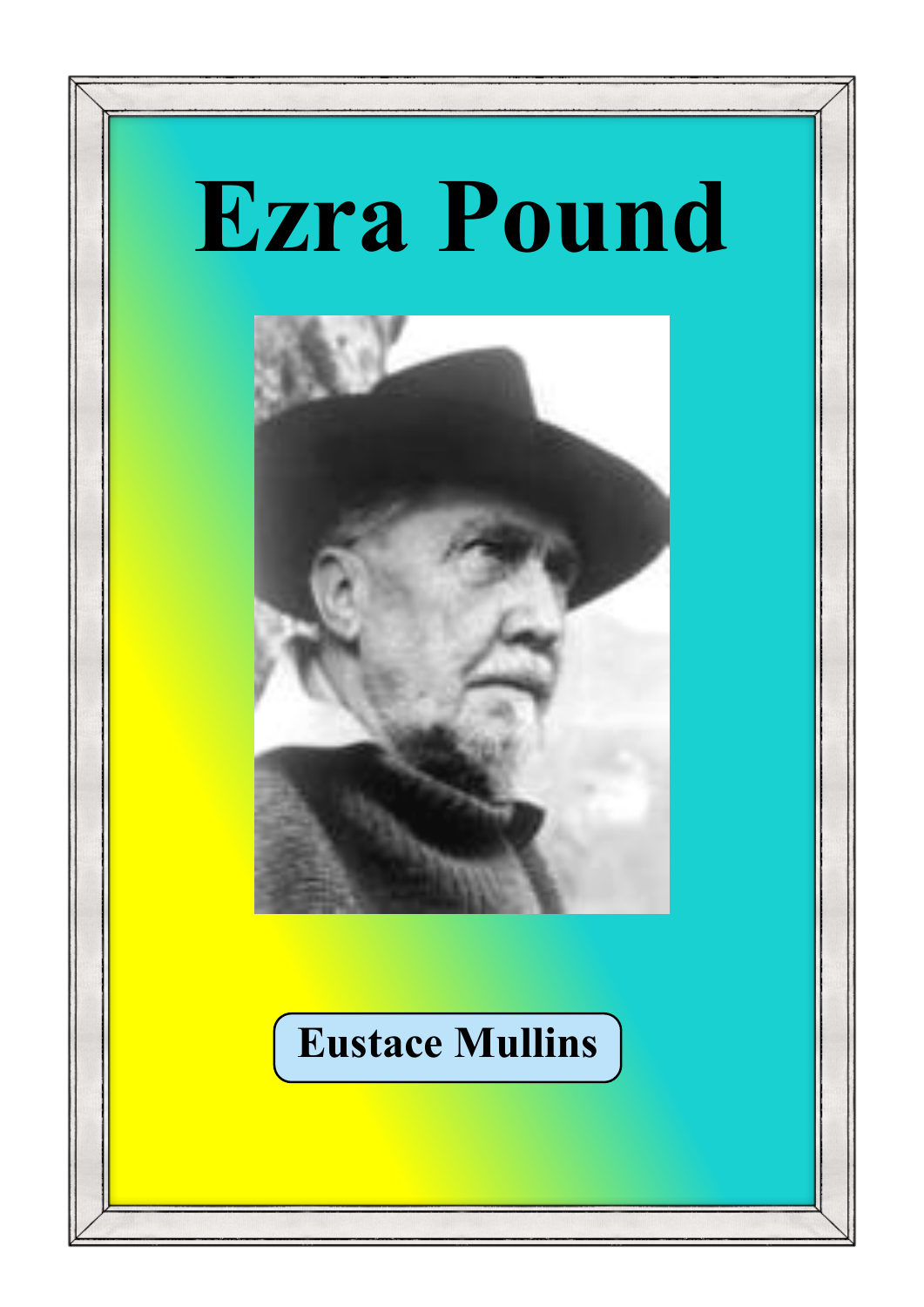## **Ezra Pound By Eustace Mullins**

**WEG** is America's most important literary figure? He is a man whose name and work is unknown in his country today because he was also a great patriot. This unknown poet, who created a great body of work, and who influence whose name and work is unknown in his country today because he was also a great patriot. This unknown poet, who than anyone in our history, is Ezra Pound. Ignored by the American people to whom he devoted his life, Ezra Pound died in exile in Venice, Italy, November 1, 1972.

Because of his battle against the international usurers, Ezra Pound spent thirteen years in a madhouse as America's Unknown Prisoner. He was the most prominent victim of the Communist tactic of committing a political opponent to the insane asylum. Charged with treason he spent thirteen years without trial confined in what he termed "the Hellhole." I and a few others, lacking money or influence, did what we could to interest the American people in his plight, and in 1958, the charges were dropped.

## **No Place for a Patriot**

When Pound was released from imprisonment, not a single university, foundation or publication offered this literary giant a place in America. Our universities, which had flung open their doors during the 1930's to a weird collection of lifelong misfits, degenerates and Communists who had been expelled from European countries, had no place for a nativeborn writer, even though he was known as the most influential literary figure in the world. Even today, our universities are panting for "refugees" especially from the Soviet Union, offering persons like the Russian Jew Josip Brodsky, who was expelled from Russia as a "parasite," a thirty thousand dollar a year post at the University of Michigan. The American people are so disgusted with our universities and their alien faculties that the schools are emptying, and cannot meet their budgets. American youth is avoiding the alien poison in these schools which have become madhouses run by carefully nurtured staffs of lunatics, who preach dope and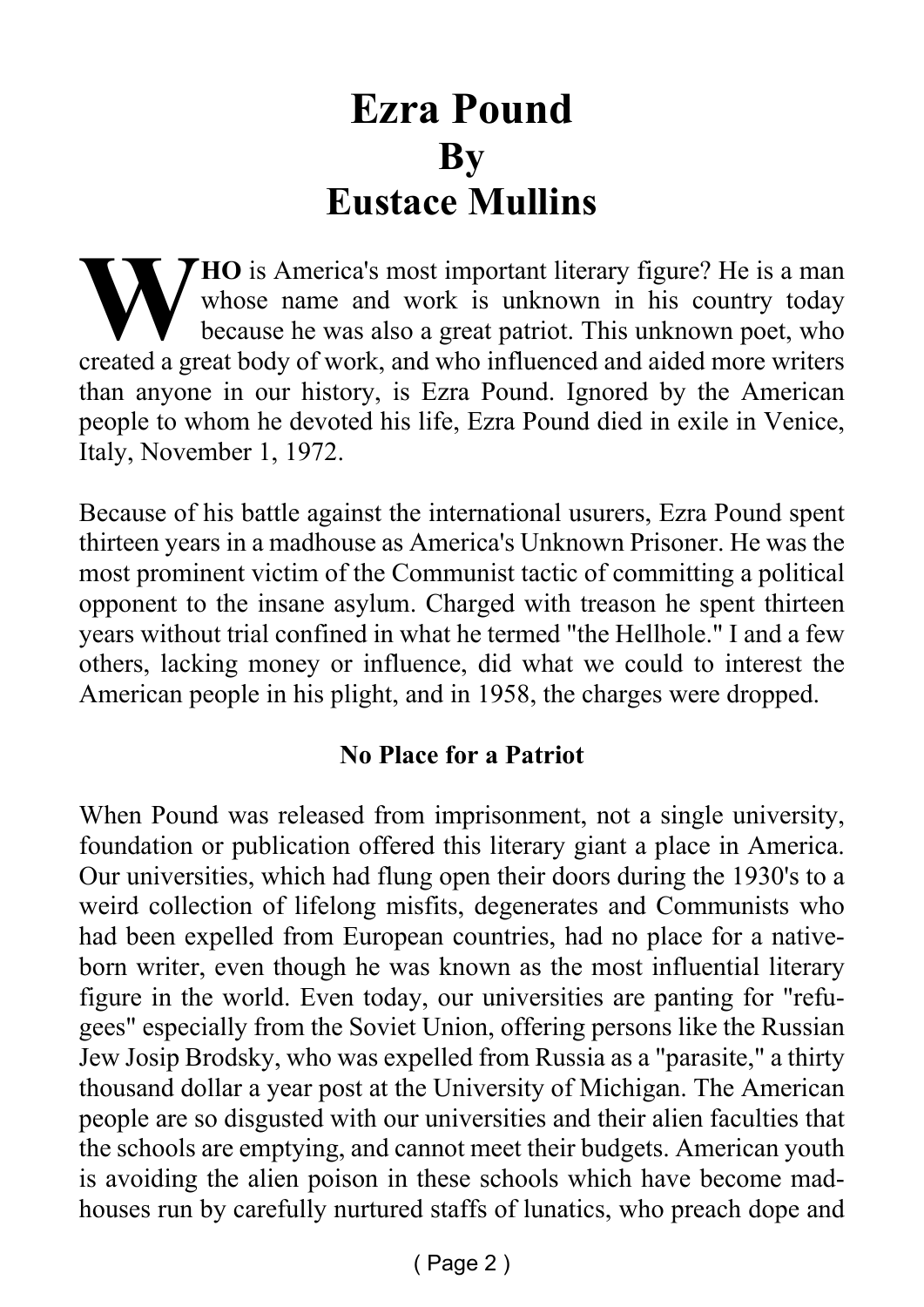untrammelled sex as the only form of education before enrolling impressionable young people in Angela Davis Communist cells. American education can be cleansed by rallying to the tradition of our great native leaders, men like Ezra Pound.

Ezra Pound's road to St. Elizabeth's Hospital on a charge of treason began when he returned to America in 1939 on a peace mission. For thirty years he had lived in Europe because he could not afford to live in his own country on his meagre earnings as a writer. He lived a monastic life, giving most of his funds to help others. While a political prisoner in Washington, he paid me ten dollars a week to work on a book which he had commissioned, the history of the Federal Reserve System. This is the largest sum I have ever earned in twenty-five years as a writer in America.

Throughout his eighty-eight years Ezra Pound never owned a home, an automobile, or a television set. He rarely earned as much as the average New York Negro on welfare, but in 1939, when his wife received a small inheritance from a distant relative, he did not hesitate to spend this money to come to America, in order to warn us not to become involved in the approaching war in Europe as we had done in 1917. Had the American people followed his advice, we would have saved three hundred billion dollars and many thousands of American lives.

### **The Jewish Curtain**

Ezra Pound's warning never reached the American people. When he arrived in New York in 1939, he was refused radio time, and he found that he could not crack the Jewish Curtain. He went on to Washington where he conferred with a number of politicians. They listened to his plea, but ignored his warning, and later voted to send battleships to Britain.

Pound returned to Italy where he had lived for more than a decade. He was greatly respected there, because he had resurrected the work of Vivaldi, known as the Italian Bach, and had been active in many cultural endeavours. He had never engaged in political activity, and contrary to lies printed in America, he had never joined the Fascist Party. Pound requested that he be given time on Radio Italy to bring his peace message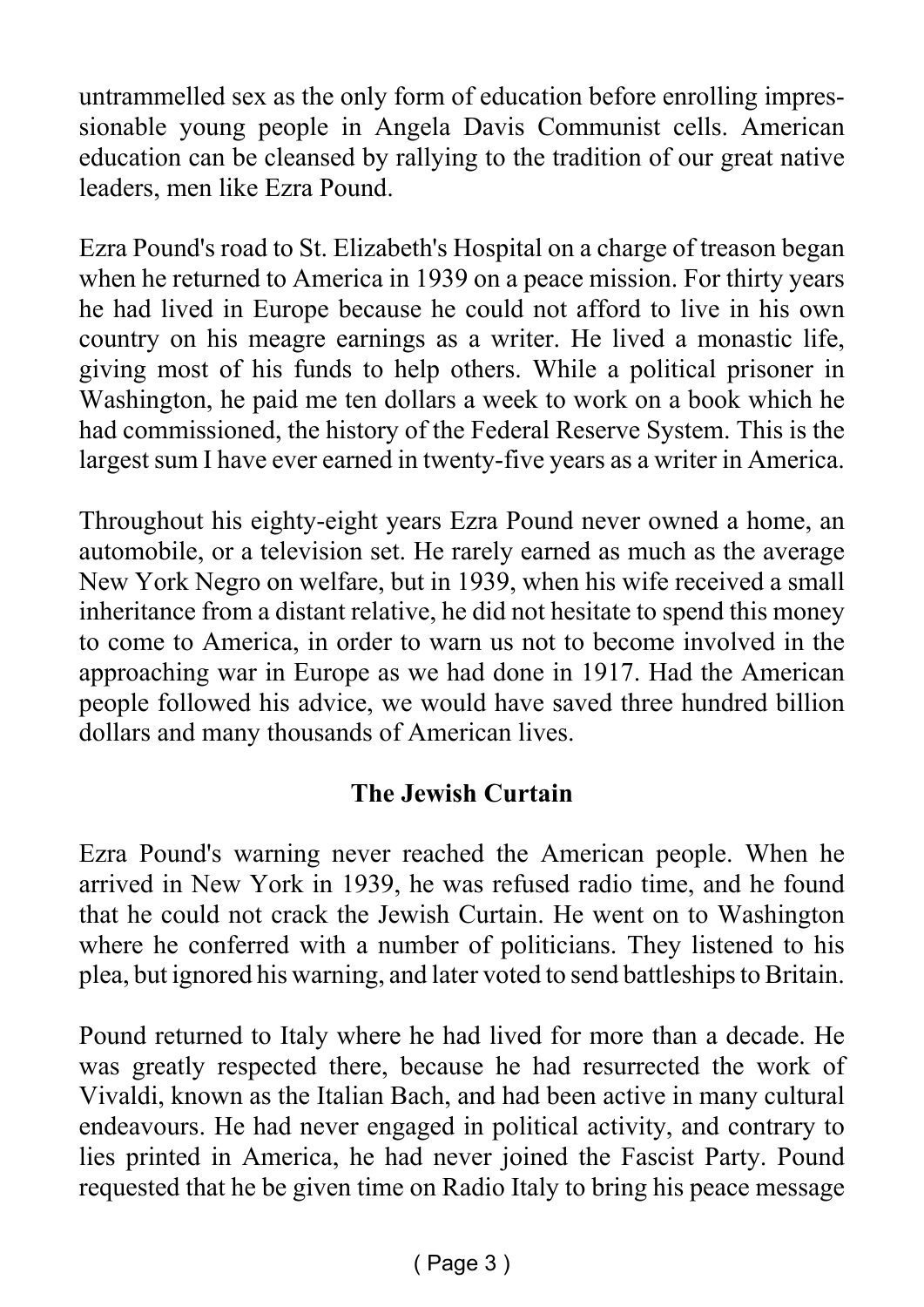to the world. Italian officials, knowing that he had never given up American citizenship and had recently returned from Washington, suspected that he planned to broadcast messages in code. Thus Pound endangered his life as a suspected spy in a foreign land, but he never hesitated. He broadcast several times a week until Pearl Harbor, when he and his wife decided to return to the United States.

#### **Persona Non Grata**

When they went to the American Embasssy to obtain their visas, a leftwing official informed Pound that because of his broadcasts he was considered persona non grata in the United States, and no visa could be granted. Unfamiliar, with the ways of bureaucracy, and not realizing that the State Department was overwhelmingly pro-Communist, Pound accepted this decision, which was completely without foundation. Like many people, the leftwing official had supposed that Pound had given up American citizenship many years ago, and he was dumbfounded to find that he was still an American citizen. The official said the first thing which came into his head and Pound had no one to whom he could appeal the decision. Reluctantly, he remained in Italy and a few weeks later, he realized that America had been tricked into the war by the Pearl Harbor conspiracy of Roosevelt and Baruch. On Jan. 29, 1942, he broadcast from Radio Rome:

"Official FBI Records .... The United States has been for months and illegally at war through what I consider to be the criminal acts of a President whose mental condition was not, as far as I could see, all that could be desired of a man in so responsible position or office."

After Pound's release in 1958, the Chicago Tribune noted that although Pound had undergone psychiatric examination, Roosevelt had never been examined, and the editors conjectured that he too might have been committed.

### **On July 22, 1942, from official FBI records, Pound broadcast:**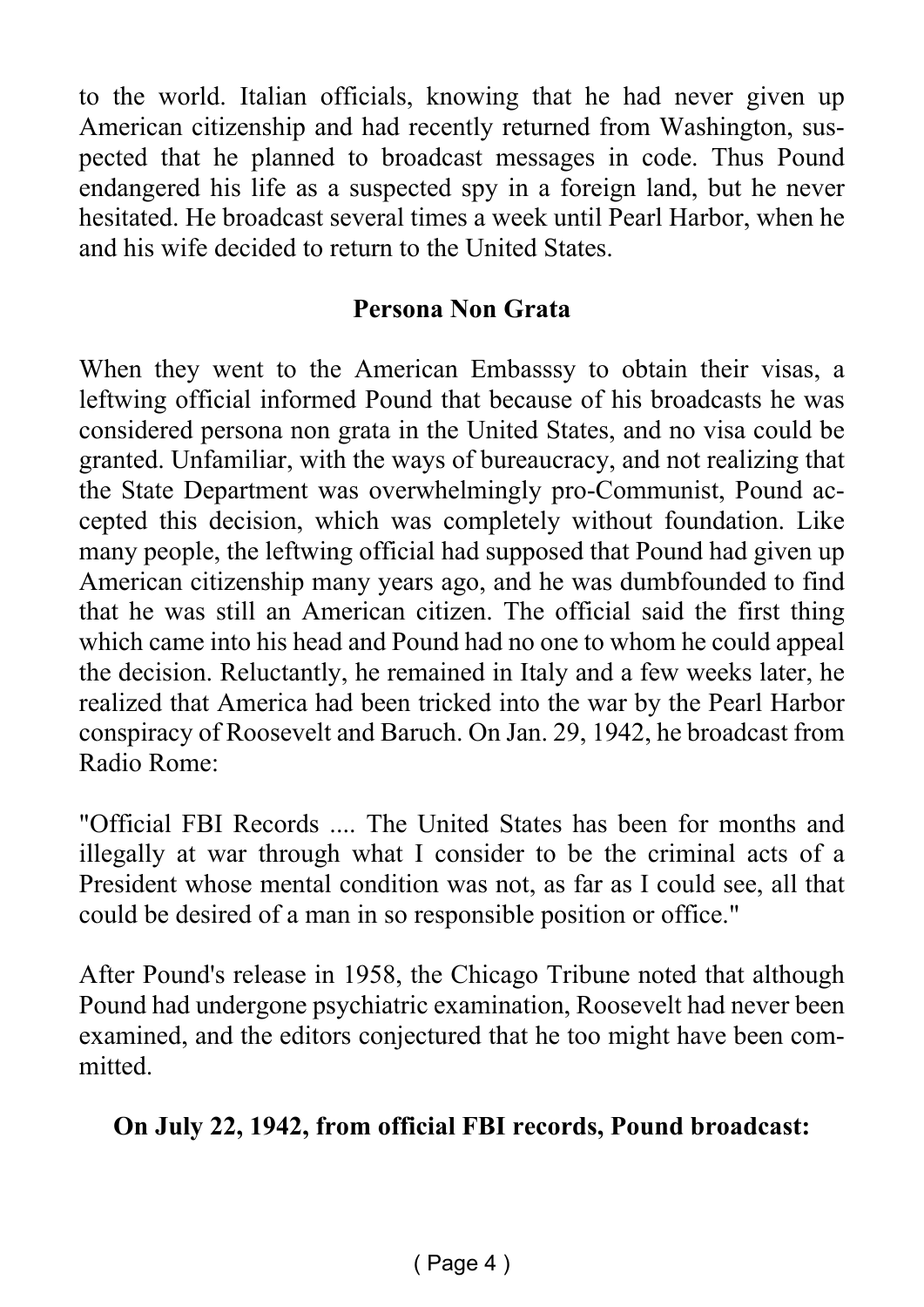"Well, you have been fed on lies for twenty years, and I don't say maybe. And Mr. Squirmy and Mr. Slime are still feeding it to you right over the BBC Radio, and every one of the Jews' radios of Schenectady, New York and Boston—and Boston was once an American city; that was when it was about the size of Rapallo."

The Department of Justice issued an indictment for treason, and when the American Army crushed the Italian Government, Pound turned himself in to the first American patrol. The soldiers had never heard of him, but their officers had, and he was immediately sent to the notorious Pisa Camp, where the most hardened rapists and murderers awaited execution. A special iron cage was built for Pound in the yard, in view of the other prisoners, who supposed that Pound must be a very important person. From this open cage, Pound watched a Private Louis Till led out to be hung for the brutal rape and murder of two Italian girls. Later, Till's son Emmitt was killed in Mississippi, and the New York Times editorialised that his father had died a hero's death fighting for his country." Pound had me alert reporters to Till's army record, but the newspapers refused to print the story, and to this day, Till remains "a hero."

Exposed to freezing nights in the cage, Pound suffered a complete physical breakdown and was flown to Washington to stand trial. His captors supposed that he would be sentenced and quickly executed. The Jewish lawyers from the Department of Justice told Pound he must first retract everything he had ever said about Roosevelt and the Jews. Despite his illness Pound refused. He told me several years later, "I intended to stand by everything I had ever said. It was then that I realized there would never be a trial."

#### **Standard Procedures**

The Jews had followed their techniques which had been perfected in Soviet Russia. The political prisoner was first subjected to inhuman conditions until he was completely prostrate and unable to resist. The broken man was then dragged into court where he made a public recantation of his errors, then he was marched out to be executed. Pound horrified his captors by refusing to play the role assigned to him. The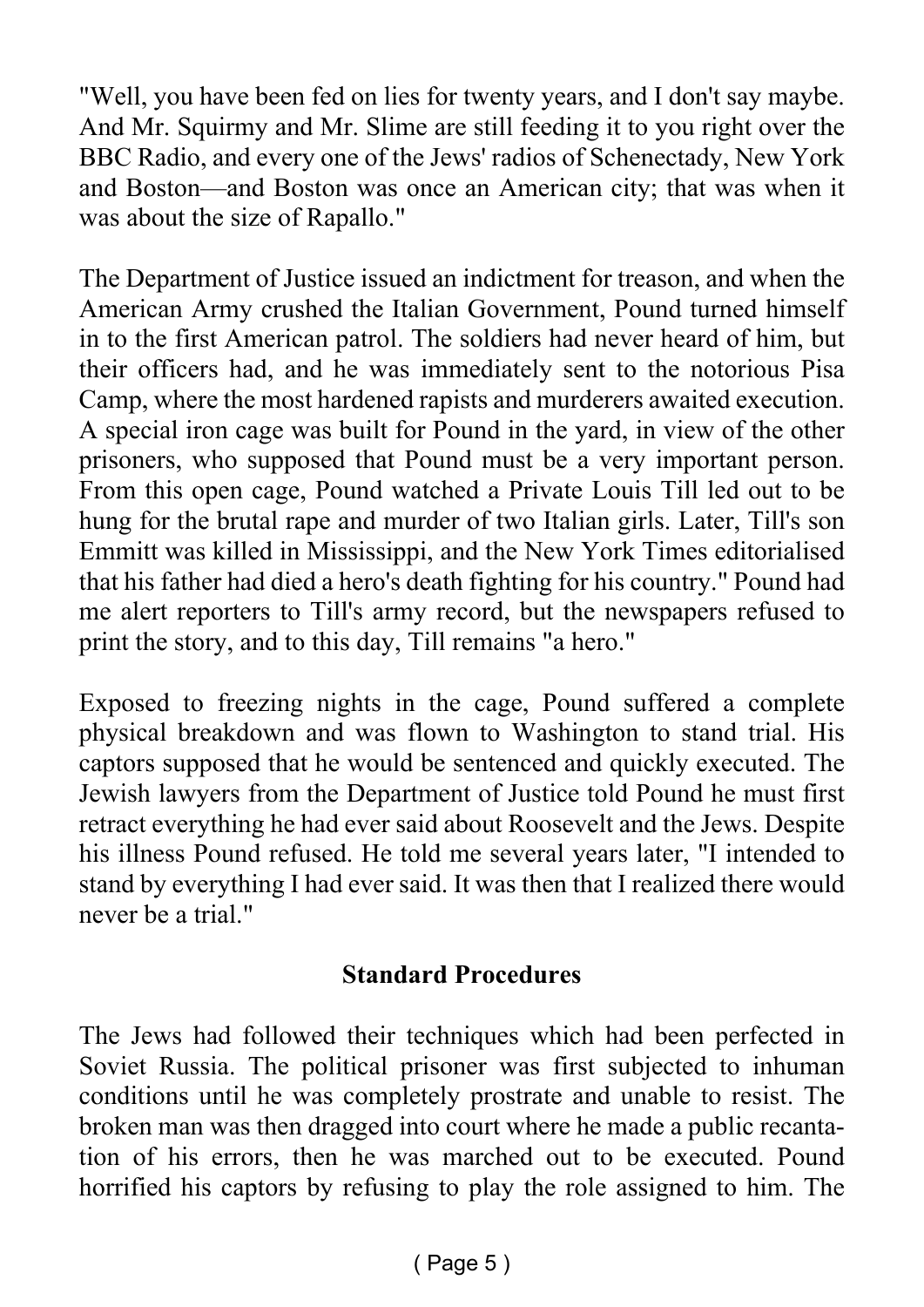Department of Justice could not hold a Moscow Trial in Washington if the victim refused to play the game. A world-famous poet, testifying in open court about his efforts to halt World War II, and criticizing the "Jew radios" of America, would assume command of the situation. The Department of Justice consulted its Soviet Book of Rules and found an alternative solution. Ezra Pound would be judged insane by government psychiatrists and committed to the Federal asylum in Washington, St. Elizabeth's Hospital. In this primitive Bedlam, a finely tuned sensibility would be sure to lapse into hopeless insanity in a few months.

The Jewish lawyers failed to consider Pound's great strength of character. The indomitable will which had saved him at Pisa now held firm in the most horrible conditions. In order to break him, the Department of Justice did not inform Pound's family where he was. His son, Omar, serving with the U.S. Army in Italy, did not know where his father was for several months and his wife learned from a newspaper that he was in Washington. At first she was refused a visa, but a cousin who was a general in the British Army interceded, and she came to Washington. She was then told her husband was too violent to receive visitors, but she persisted, and was admitted to Pound's ward, the most violent section of the hospital, the Male Receiving Ward. She found him calm despite being surrounded by shrieking maniacs. A few months later, T. S. Eliot arrived from England. Horrified at Pound's surroundings, he used his influence to have him transferred to a quieter ward where he slowly regained his health. He resumed work on the Cantos and carried on a heavy correspondence with many world figures. In 1949 he won the Bollingen Prize for his poetry amid shrieks of outrage from the Jewish press, who constantly referred to him as "the crazy traitor," since the laws of libel did not apply to these lunatics of the media. The prize, a coveted award, was then discontinued. Hemingway Speaks

After Pound had been imprisoned for more than a decade, one of his pupils, the novelist Hemingway, timidly suggested that he should be released. Hemingway, whom Pound had launched on a career, had built up his reputation as a writer by cringing before the Jewish reporters in New York, persons like Winchell, Sobel and Earl Wilson. Now they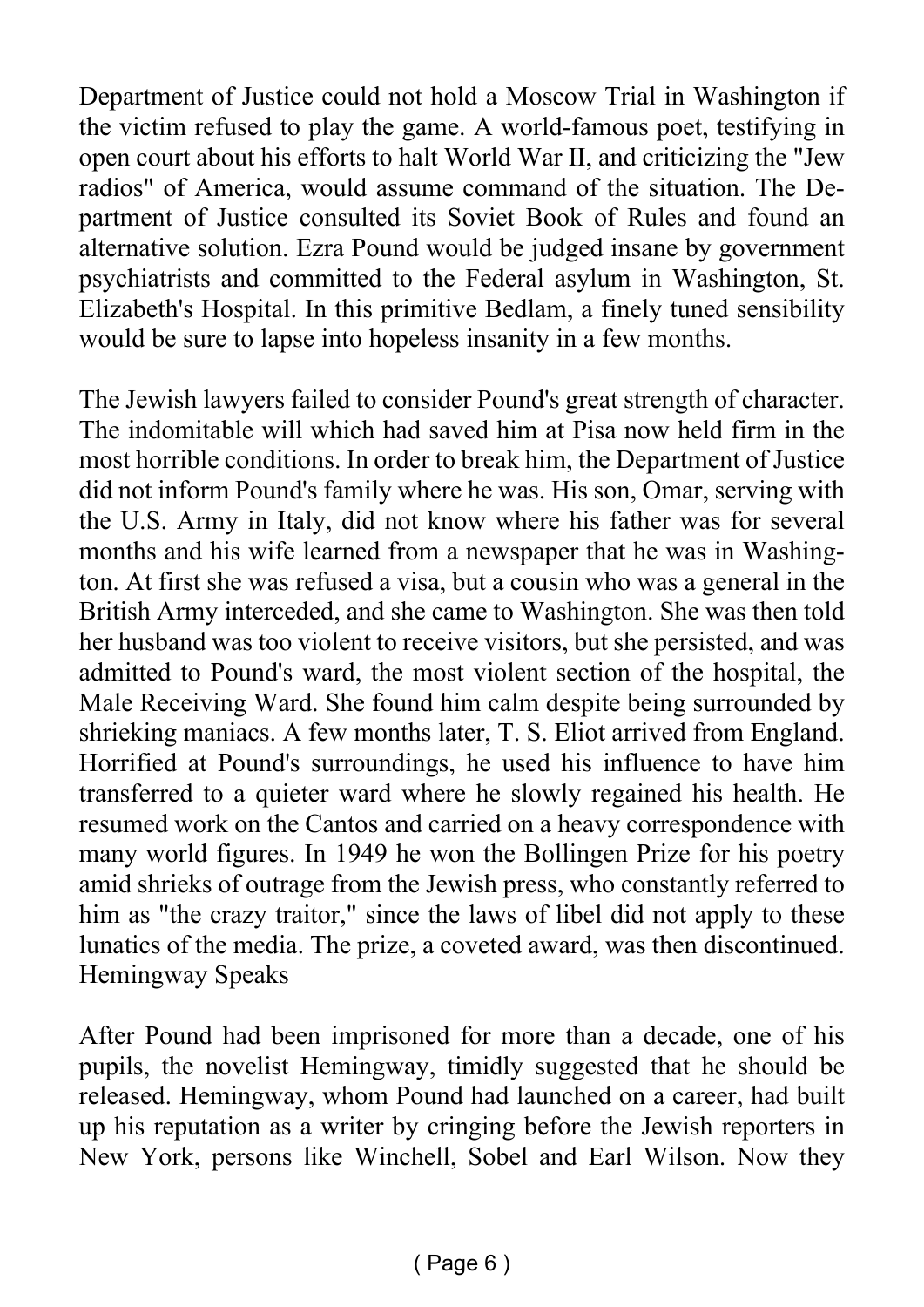turned on him because he had mentioned the aubject of Pound's release, and he collapsed, then later committing suicide.

The Department of Justice could not try Pound because he had been denied his right to return to the United States. The alleged treason was a result of that act. Also, the transcripts of the speeches were so poor that they could not be introduced as evidence. Third, the press, by constant references to the "crazy traitor," ensured that he could not get a fair trial. Nevertheless, when Pound told me in 1947 that the only condition he would consider was that the government should drop all charges. I was dumbfounded. I could not believe that a helpless prisoner in a madhouse could dictate his terms to the most powerful group of conspirators in the world. More than a decade later, the Jewish lawyers in the Department of Justice agreed to his terms. With the exception of Rudolf Hess, Pound was the only political prisoner of World War II who was still in jail. Like Hess, he had committed the supreme crime—he had preached peace. The Department of Justice called in a left-wing stooge, Robert Frost, as a front, and dropped the charges against Pound.

The case of Ezra Pound proves that the biological parasite has gained complete control of the mental processes of the host people. Throughout his life, Ezra Pound lived as a saint, sacrificing everything for the American people, yet the parasites have prevented us from knowing about his work. Many other patriots were imprisoned for fighting Communism, men like William Dudley Pelley, George Sylvester Viereck, Ellis O. Jones and others, but none served as long an imprisonment as Pound. When I published his authorized biography in 1961, it was not reviewed in a single patriotic publication. The lesson is plain—we have been cut off from our roots by the parasite, and we can only wither and die if we fail to regain control of our environment.



**From: The CDL Report, Issue 70 (January 1985).**